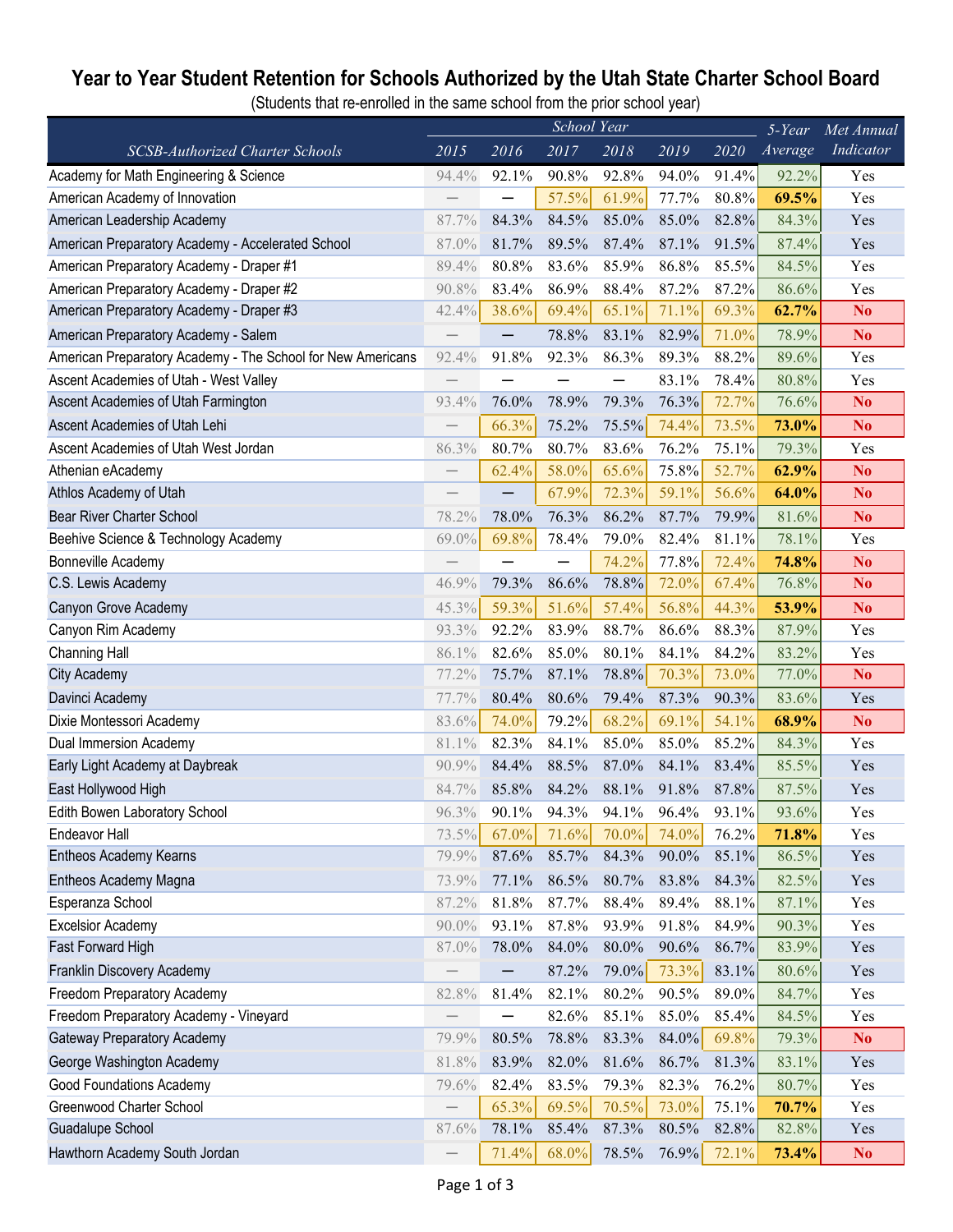|                                                   | School Year<br>$5$ -Year |       |       |       |       |       |         | Met Annual     |
|---------------------------------------------------|--------------------------|-------|-------|-------|-------|-------|---------|----------------|
| <b>SCSB-Authorized Charter Schools</b>            | 2015                     | 2016  | 2017  | 2018  | 2019  | 2020  | Average | Indicator      |
| Hawthorn Academy West Jordan                      | 88.2%                    | 85.4% | 83.6% | 87.4% | 88.9% | 90.9% | 87.2%   | Yes            |
| <b>Highmark Charter School</b>                    | 82.6%                    | 86.6% | 83.1% | 83.0% | 84.9% | 86.0% | 84.7%   | Yes            |
| Ignite Entrepreneurship Academy                   |                          |       |       |       | 72.1% | 67.9% | 70.0%   | N <sub>o</sub> |
| Intech Collegiate Academy                         | 87.8%                    | 81.2% | 82.7% | 83.3% | 92.2% | 91.0% | 86.1%   | Yes            |
| Itineris Early College High                       | 90.2%                    | 84.3% | 87.8% | 81.4% | 89.0% | 87.8% | 86.1%   | Yes            |
| Jefferson Academy                                 | 82.1%                    | 79.1% | 82.0% | 76.4% | 82.4% | 86.9% | 81.4%   | Yes            |
| John Hancock Charter School                       | 84.3%                    | 78.3% | 85.5% | 75.2% | 91.6% | 79.3% | 82.0%   | N <sub>o</sub> |
| Karl G. Maeser Preparatory Academy                | 87.9%                    | 89.4% | 87.8% | 91.6% | 91.8% | 90.3% | 90.2%   | Yes            |
| Lakeview Academy                                  | 85.0%                    | 83.6% | 89.1% | 87.2% | 90.6% | 81.0% | 86.3%   | N <sub>o</sub> |
| Leadership Academy of Utah                        |                          |       |       | 61.2% | 67.3% | 64.1% | 64.2%   | N <sub>o</sub> |
| Leadership Learning Academy                       | 75.3%                    | 76.9% | 81.3% | 79.1% | 77.4% | 76.5% | 78.2%   | Yes            |
| Leadership Learning Academy - Ogden               |                          |       |       | 83.0% | 70.7% | 80.6% | 78.1%   | Yes            |
| Legacy Preparatory Academy                        | 87.4%                    | 89.1% | 88.3% | 87.8% | 87.2% | 77.8% | 86.0%   | N <sub>o</sub> |
| Lincoln Academy                                   | 85.9%                    | 85.8% | 84.2% | 81.7% | 94.1% | 90.2% | 87.2%   | Yes            |
| Lumen Scholar Institute                           |                          | 65.1% | 67.3% | 46.7% | 57.6% |       | 59.2%   | N <sub>o</sub> |
| Mana Academy Charter School                       | 72.8%                    | 66.6% | 72.9% | 74.9% | 84.6% | 90.9% | 78.0%   | Yes            |
| Maria Montessori Academy                          | 81.5%                    | 82.4% | 80.5% | 72.6% | 56.0% | 61.8% | 70.6%   | N <sub>o</sub> |
| Merit College Preparatory Academy                 | 81.2%                    | 86.0% | 79.4% | 84.3% | 81.4% | 78.9% | 82.0%   | Yes            |
| <b>Moab Charter School</b>                        | 81.7%                    | 86.9% | 81.1% | 71.4% | 70.1% | 76.8% | 77.3%   | Yes            |
| Monticello Academy                                | 85.5%                    | 80.3% | 80.2% | 76.7% | 81.6% | 83.4% | 80.4%   | Yes            |
| Mountain Heights Academy                          | 63.1%                    | 56.9% | 67.2% | 60.7% | 62.3% | 71.8% | 63.8%   | N <sub>o</sub> |
| Mountain West Montessori Academy                  | 79.9%                    | 76.3% | 76.1% | 85.8% | 80.1% | 74.8% | 78.6%   | N <sub>o</sub> |
| Mountainville Academy                             | 78.0%                    | 74.4% | 78.1% | 70.2% | 75.4% | 71.3% | 73.9%   | N <sub>o</sub> |
| Navigator Pointe Academy                          | 90.4%                    | 90.1% | 87.2% | 84.4% | 84.1% | 78.0% | 84.8%   | Yes            |
| No. UT. Acad. for Math Engineering & Science      | 89.9%                    | 92.9% | 94.6% | 95.5% | 92.5% | 93.8% | 93.8%   | Yes            |
| No. UT. Acad. of Math Engineering & Science Ogden |                          |       |       |       | 89.1% | 92.4% | 90.8%   | Yes            |
| Noah Webster Academy                              | 90.2%                    | 80.7% | 85.8% | 85.7% | 83.6% | 80.8% | 83.3%   | Yes            |
| North Davis Preparatory Academy                   | 85.4%                    | 85.2% | 87.7% | 88.9% | 89.5% | 88.0% | 87.9%   | Yes            |
| North Star Academy                                | 91.6%                    | 89.2% | 89.1% | 95.4% | 92.6% | 90.6% | 91.4%   | Yes            |
| <b>Odyssey Charter School</b>                     | 84.3%                    | 72.7% | 75.1% | 77.8% | 74.8% | 73.8% | 74.8%   | N <sub>0</sub> |
| Ogden Preparatory Academy                         | 88.2%                    | 91.1% | 88.9% | 86.6% | 86.7% | 89.6% | 88.6%   | Yes            |
| Open Classroom                                    | 83.2%                    | 82.3% | 82.6% | 82.7% | 80.3% | 77.4% | 81.0%   | Yes            |
| Pacific Heritage Academy                          | 74.2%                    | 84.6% | 81.4% | 83.0% | 81.0% | 78.3% | 81.7%   | Yes            |
| Paradigm High School                              | 75.3%                    | 78.4% | 74.1% | 76.1% | 78.3% | 77.0% | 76.8%   | Yes            |
| Pinnacle Canyon Academy                           | 81.6%                    | 86.2% | 87.2% | 82.5% | 84.2% | 86.5% | 85.3%   | Yes            |
| Promontory School of Expeditionary Learning       | 92.4%                    | 91.3% | 89.4% | 80.1% | 84.2% | 91.1% | 87.2%   | Yes            |
| Providence Hall                                   | 82.7%                    | 81.8% | 82.9% | 85.0% | 81.5% | 82.5% | 82.7%   | Yes            |
| Quest Academy                                     | 77.5%                    | 80.2% | 82.5% | 88.8% | 84.5% | 88.1% | 84.8%   | Yes            |
| Ranches Academy                                   | 89.6%                    | 84.6% | 86.9% | 90.9% | 93.1% | 87.2% | 88.5%   | Yes            |
| Reagan Academy                                    | 84.1%                    | 87.0% | 87.5% | 87.8% | 87.4% | 82.6% | 86.5%   | Yes            |
| Real Salt Lake Academy High School                |                          |       |       | 70.7% | 71.0% | 79.4% | 73.7%   | Yes            |
| Renaissance Academy                               | 81.2%                    | 76.1% | 79.9% | 81.5% | 81.8% | 77.8% | 79.4%   | Yes            |
| Rockwell Charter High School                      | 84.2%                    | 84.4% | 83.2% | 83.5% | 86.5% | 82.1% | 83.9%   | Yes            |
| Roots Charter High School                         |                          | 75.8% | 74.1% | 86.3% | 86.6% | 97.0% | 84.0%   | Yes            |
| Salt Lake Arts Academy                            | 93.0%                    | 94.4% | 89.3% | 93.0% | 95.4% | 92.4% | 92.9%   | Yes            |
| Salt Lake Center for Science Education            | 83.1%                    | 86.5% | 87.4% | 86.5% | 89.6% | 88.3% | 87.7%   | Yes            |